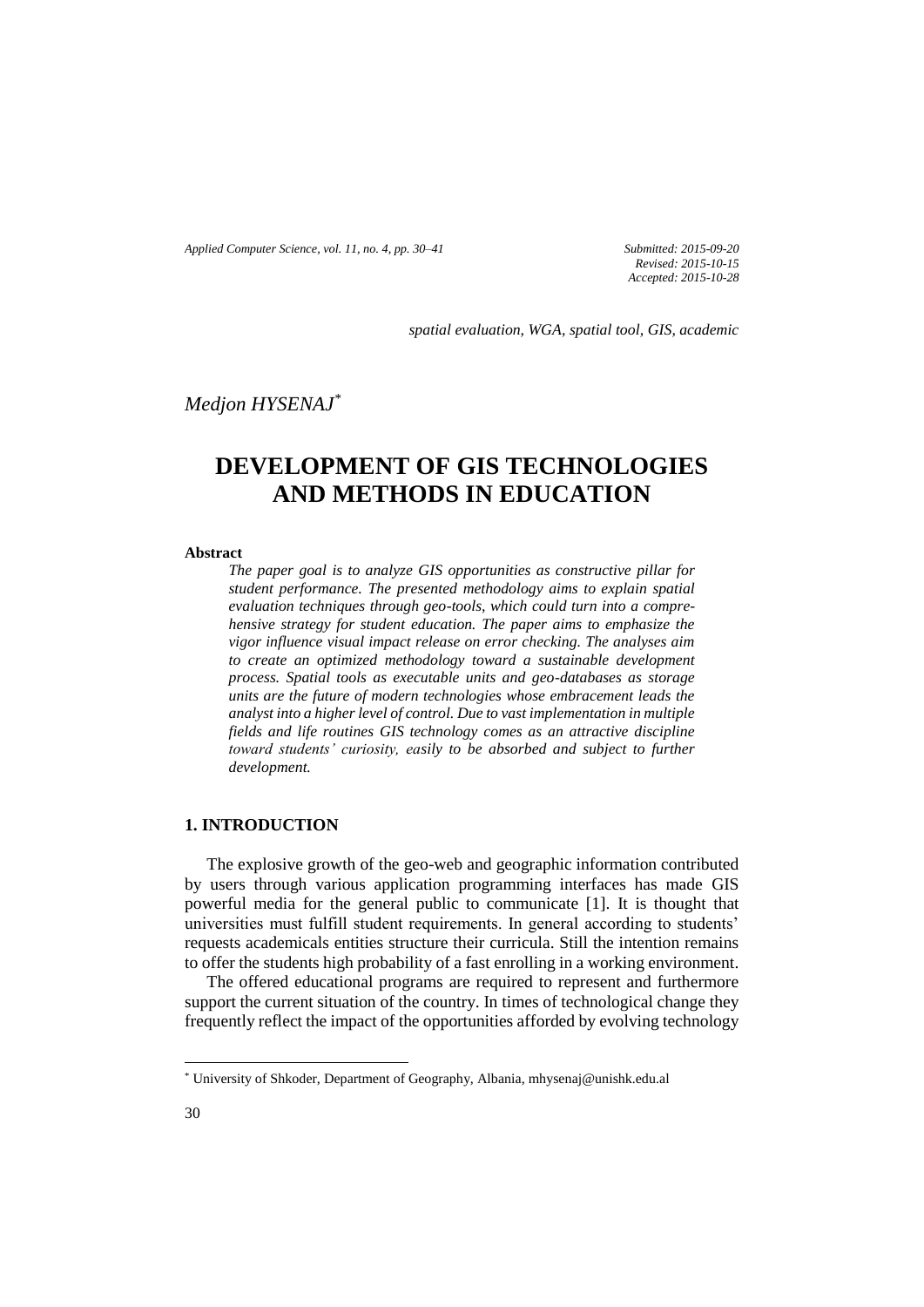and the changing labor demands of the economy in which they sit [2]. In Albania issues such as natural hazards, pollution concerns, business development, and logistics management, strictly related to spatial extension require sustainable know-ledge about GIS technologies.

There is lack of GIS specialists, caused by weak policy followed by academicals institutions. Contrasting growing numbers for geo-specialists request reveal the uncertainty of students approach toward this discipline. Hence we must invert the trend with the goal of creating a new GIS generation.

Maps have always been the referring point from which has found support any analyzes developed related to earth phenomena. Spatial technologies such as Geographical Information Systems, Remote Sensing and Global Positioning Systems have turned into the pillar of many issues and human concerns. The "G" part of GIS is a two-dimensional or three-dimensional map representing real world phenomena, the "I" stands for the database supporting descriptive information, ending with "S" covering the model created by the assemble of hardware, software, methods and people [3]. Using GIS as a decision-making tool is a smart way of gathering all the things you already know and placing them in a single spot so you can see the entire picture [4].

Hence derive the primary key of success for such a complex geographical system. The right to "mix" into a single environment unlimited and diverse variables able to create the most complete panoramic of the studied issue. GIS tends to manage the ability to adapt multiple layers from multiple sources, to succeed by arranging geo-databases and statistical data into spatial extensions, conceive facilities by executing analytical queries.

GIS is quite usual to be absorbed without drawback from all levels of followers due to its massive deployment into every kind of institutional entity whether public, private or NGOs. Due to constant application of spatial technology in working environments' it comes quite natural to transmit and analyze GIS from a vast range of aspects.

With the development of communications and grid technology, mobile GIS and grid GIS technology have entered people's vision; mobile GIS combine communications technology to GIS to achieve Mobile Location Services.; Grid GIS based on grid technology, break all closure marginal and make GIS fully integrate into the Internet environment, is a completely distributed architecture [5].

### **2. GIS LEARNING METHODOLOGY**

We assign two projects (fig. 1), the first concerns to spatial data management, the second relates to spatial data evaluation. For the first project the paper goal is to analyze a GIS based platform in order to create a self-learning environment by design (fig. 2). Deliberately we aim to improve apprentice's conscience by developing their skills in the management of spatial tools.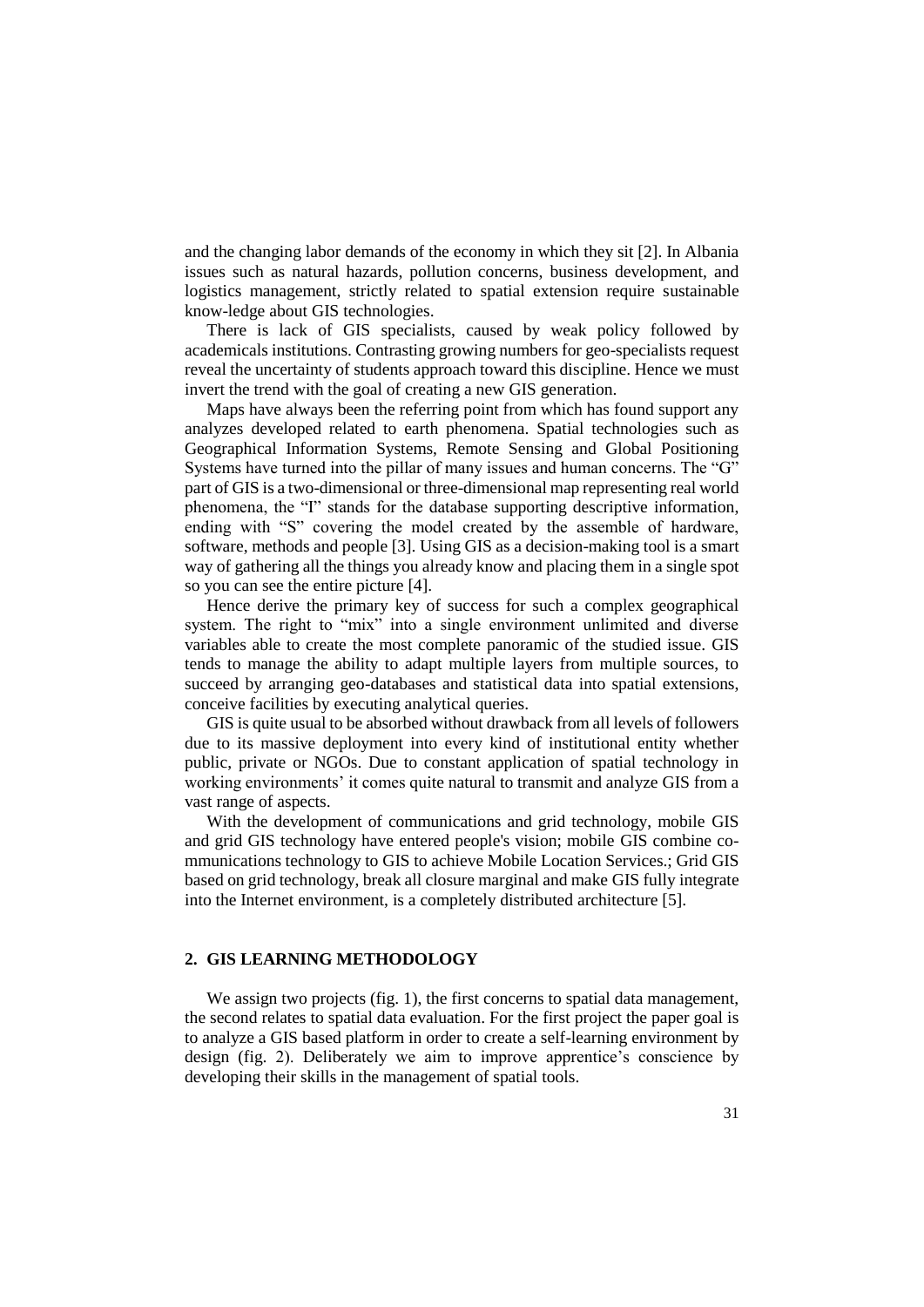A GIS is a tool for supporting a wide range of spatial analysis techniques, including processes to create new spatial objects classes, to analyze object location and attribute, also model using multiple classes of objects and the relationships between them [6].

Learners get assigned specific tasks which require minimal GIS knowledge to be performed independently without interfering to the rest of the group. The collected data meet into a unique geo-database where overlapping information has been handled by the application code.



**Fig. 1. Spatial interaction, learning methodology [source: own study]**

The second project concerns to develop students spatial analytical skills to manage data evaluation. The experiments shown in the paper reveal three types of data inconsistency: spatial, temporal and attribute.

We simulate errors related to the country territory. The goal of the paper is to cultivate researcher's conviction that visual evaluation will always offer larger opportunities compared to numerical evaluation. Anyway geographical information systems are the ideal platform that involves both mapping presentation in-front also numerical presentation in-back. The offered possibility to integrate into a single platform statistical data associated with geographical entities should be considered an advantage for data analyzers. Researchers can benefit from both options.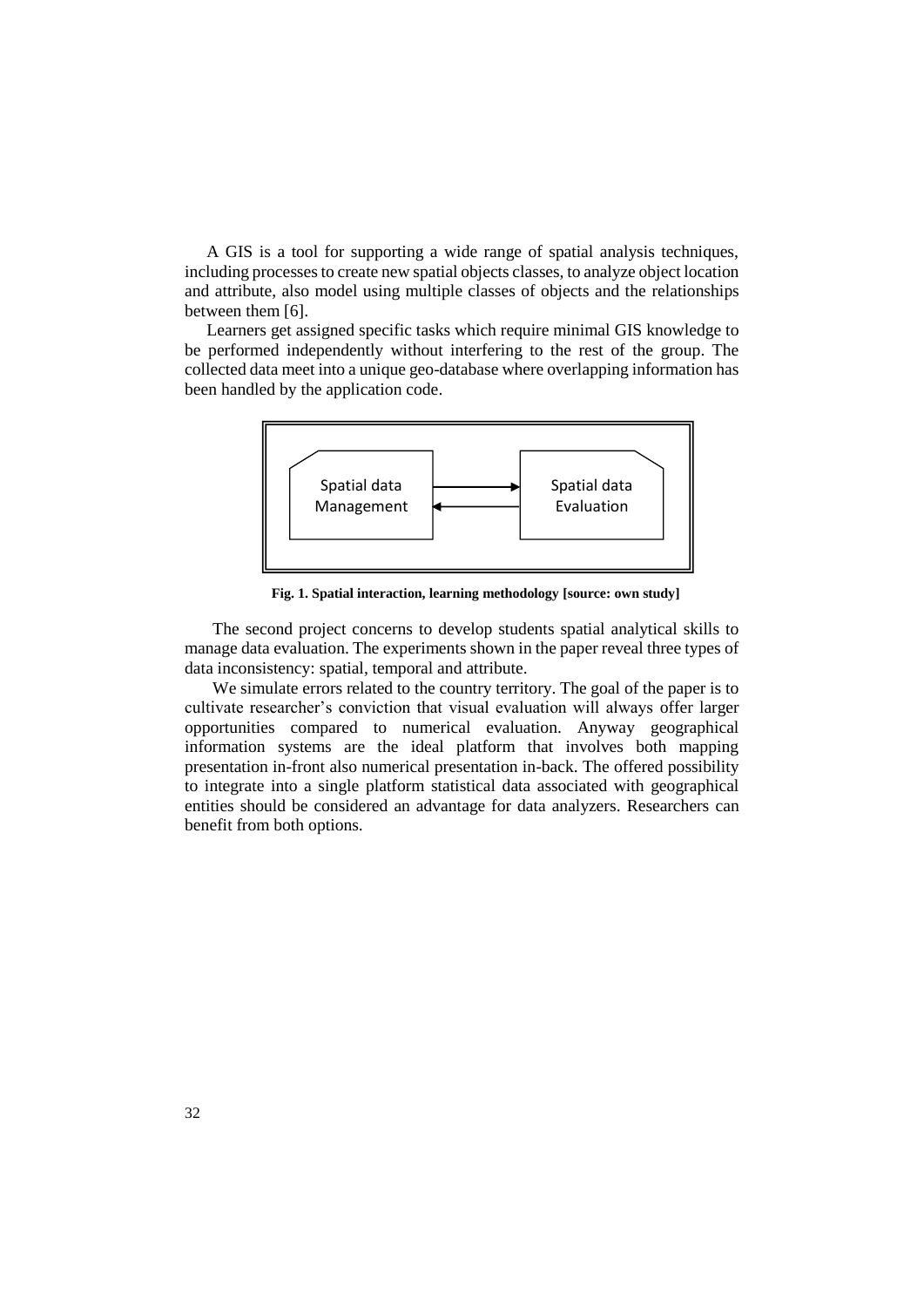

**Fig. 2. Modularity backstage [source: own study]**

#### **3. SPATIAL DATA MANAGEMENT PROJECT**

Students performance is monitored constantly, from their data input to the level of accuracy and update the selected information has been chosen. Still any error or misunderstanding can be recovered any time facilitating the operational procedure. The goal is to create a synchronous group with a satisfactory level of collaboration. Due to the online environment the platform relies on, it enables the extension of working hours beyond the institution limit, creating a pragmatic application fully adoptable in a vast variety of facilities and free from any time constrain.

GIS is a multi-concentrated discipline including a wide range of profiles that turns in the eyes of the students into an attractive and stimulatory trend to be followed and practiced. Experience show us that people specialized in GIS field benefit from larger opportunities to get involved into projects and institutional entities. Geo technologies allow students to study local to global phenomena and incorporates fieldwork [7].

They connect students to the real world, outbounding the institutional theoretical limit. By so we increase student awareness and promptitude toward the assigned task. Students are assigned into small groups, usually no more than the fields of the studied area. Figure 3 show the login process, where each student receives unique credential data, further can be personalized. The thematic chosen in this paper is Tourism. Five fields mean that five students are required to carry on the project.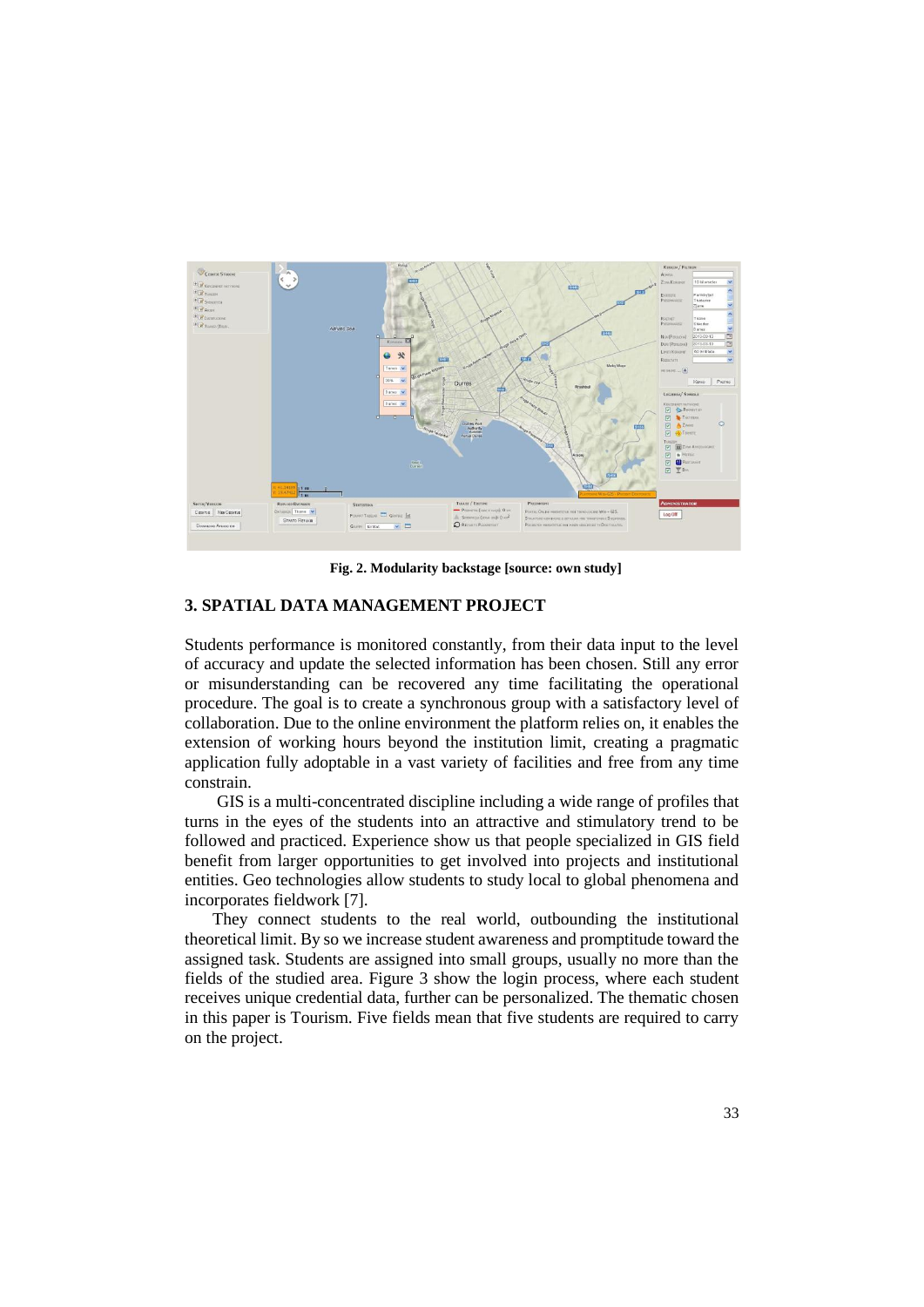

**Fig. 3. Class management [source: own study]**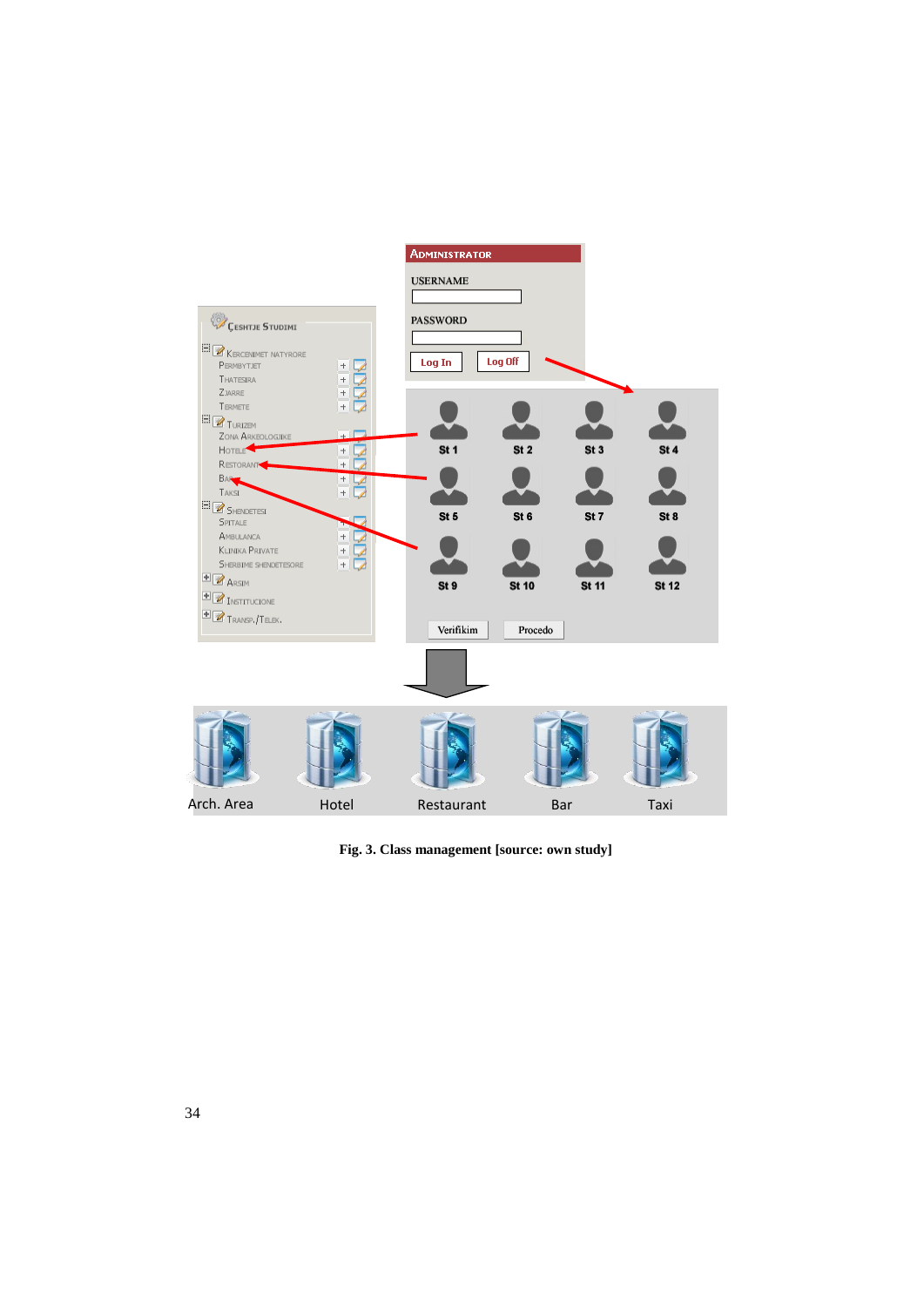|                                                                                           |                                                                               | <b>CESHTJE STUDIMI: KERCENIMET NATYRORE</b>     |                           |           |                         | SUBJEKTI KERKIMIT: [PERMBYTJET] |  |
|-------------------------------------------------------------------------------------------|-------------------------------------------------------------------------------|-------------------------------------------------|---------------------------|-----------|-------------------------|---------------------------------|--|
|                                                                                           |                                                                               | NDERFAQJA E SHTIMIT TE TE DHENAVE GJEOGRAFIKE   |                           |           |                         |                                 |  |
| 2013-01-01<br><b>NGA</b>                                                                  | DERI<br>2013-01-01                                                            | <b>ADRESA OSE PERSHKRIMI:</b><br>zone turistike | <b>OYTETI</b>             | Shkoder V | FILTRO                  |                                 |  |
| <b>DATA</b>                                                                               | PERSHKRIMI                                                                    | <b>ADRESA</b>                                   | <b>QYTETI EDITO FSHIJ</b> |           |                         |                                 |  |
| 2012-11-06                                                                                | REKTORAD TIRANE                                                               | SHESHI ITALIA, TIRAKA, ALBANA                   | TIRANE                    | Ø         | κ                       |                                 |  |
| 2012-11-02                                                                                | PARKU PASKUGAN                                                                | RRUGA AU DEM. PASKUGAN, ALBANA                  | TIRANE                    | V         | $\overline{\textbf{x}}$ |                                 |  |
| 2012-12-04                                                                                | <b>Qyren Stupern</b>                                                          | RRIGA ARBEN BROCK, TIRANA, ALBANIA              | <b>DURRES</b>             | ø         | ĸ                       |                                 |  |
| 2012-11-13                                                                                | Х кама в Коковсет                                                             | RRUSA THIM MITIG, TIRAKA, ALBANA                | <b>D</b> ugges            | Ø         | $\overline{\textbf{x}}$ |                                 |  |
| FAGE 1<br>NGA <sub>1</sub><br>REGJISTRIMI (DATA):<br><b>ZONA GJEOGRAFIKE</b><br>(OVTETI): | REKORDE NE FAGE 4 V<br>2013-01-01<br>Tirane<br>$\checkmark$<br>Parku Paskugan |                                                 |                           |           |                         |                                 |  |
| PERSHKRIMI:                                                                               |                                                                               |                                                 |                           |           |                         |                                 |  |
| ADRESA:<br>KTHEHU MBRAPA                                                                  | MODIFIND TE DHENA                                                             | Rruga Ali Demi, Paskugan, Albania               |                           |           |                         |                                 |  |

**Fig. 4. Spatial data management module [source: own study]**

The spatial area should not be much extended; this would require larger groups and multiple students for a single field due to the vast amount of geographical data to be processed. Taking into account the geographical area of the country, we assume that fragmenting the territory at district level is the most adaptable spatial extension. Hence it is required the student to have sustainable knowledge about the assigned area, by so the assignation process must be carefully conceived.

Further the student manages his own geo-database. Each storage unit is autonomous from other units with unique attributes. This creates an optimal environment for the student. Each row reflects the geographical coordinates and attributes of the object. The advantage of the application consist in that the student cooperate with each other as for geographical allocation concerns, still compile their personal environment where any executed query is applied without interference to each other work (fig. 4). As such it turns comprehensive to benefit from a clearly and distinct evaluation process of both collaborative and individual student performance.

The platform can be accessed online or downloaded to be subject of further investigation. The modularity structure of WGA creates the perfect condition to develop student performance and creativity. On the other side students are encouraged to enrich the platform with new modules according to the revealed issues during the projects development. GIS has the potential to enhance spatial thinking itself [8]. A new understanding, or a new narrative, or a new solution to a problem, could emerge from a map because we can so easily expand our frame of reference, which is the basis for spatial relations and spatial cognition [9]. The possibility to work both online and offline is a stimulus for a larger approach toward the platform.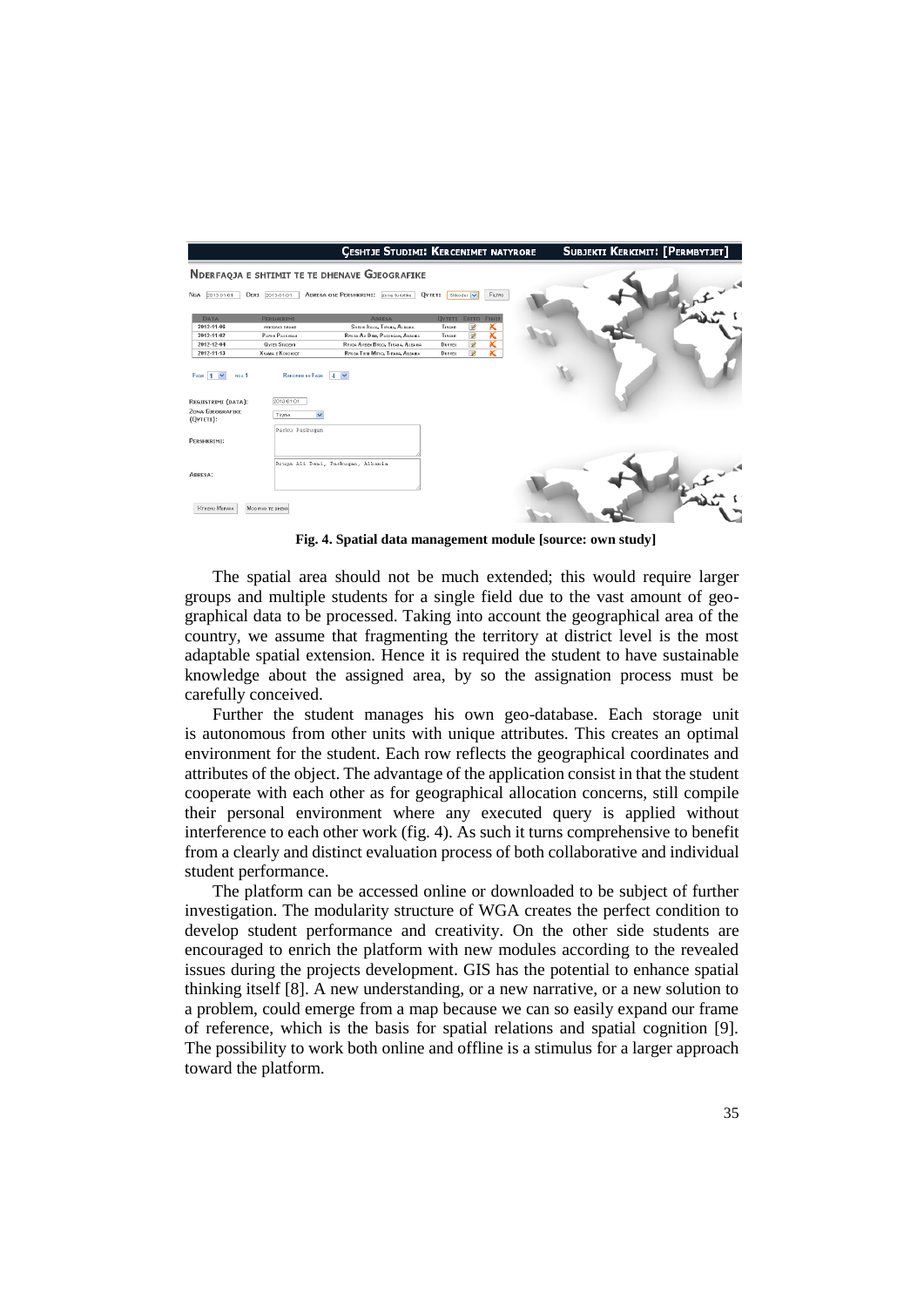#### **4. SPATIAL DATA EVALUATION PROJECT**

We could stare a table of numbers all day and never see what would be immediately obvious when looking at a good picture of those same numbers [10].Data quality can be assessed through data accuracy (or error), precision, uncertainty, compatibility, consistency, completeness, accessibility, and timeliness as recorded in the lineage data [11]. Large amounts of data expressed through statistical variations turn to be more difficult to interpret and analyze. It is expected that the level of complexity for error evaluation increase sharply with data acquisition.

The world is evolving at a rapid pace and in this environment, "information is considered power", and this is what GIS performs best, "manipulates information to provide better decision-making" [12]. Since the first steps GIS technology has contribute to bring problem perspective into a different level of management.

Map researchers developed continues efforts to present digital maps as a potential source of solution for multiple issues. Through digital mapping the researcher create a new approach exploiting the human spatial cognition abilities. Cognition of geographic information deals with human perception, memory, reasoning, problem-solving, and communication involving earth phenomena and their representation as geospatial information [13].

When it comes for error evaluation we notice two types of cognition, spatial and numerical. Numerical cognition involves anything that deals with numbers and figures. Here we mention any tabular data registered in complex storage units such as database management systems or spreadsheet applications. Numerical cognition requires specialized people to perform evaluation task and error detection.

It means that apart from personal knowledge about the environment which the current issue is being analyzed the researcher need to have substantial applicative skills in the field of software management. As for spatial cognition we claim anything concerned with the acquisition, organization, utilization, and revision of knowledge about spatial environments [14].

Anything related to spatial environment leads directly to mapping evaluation and as a result the need to exploit spatial tools into a geographical information system. Spatial cognition is the last step of a long process of data manipulation, strictly connected to cognitive agents to act and interact in space intelligently and to communicate about spatial environments in meaningful ways [14]. That's why the advantage of spatial cognition is that it doesn't necessary need GIS experts to perform the evaluation. In contrast with numerical cognition the researcher is basically required to own sustainable knowledge about the studied area.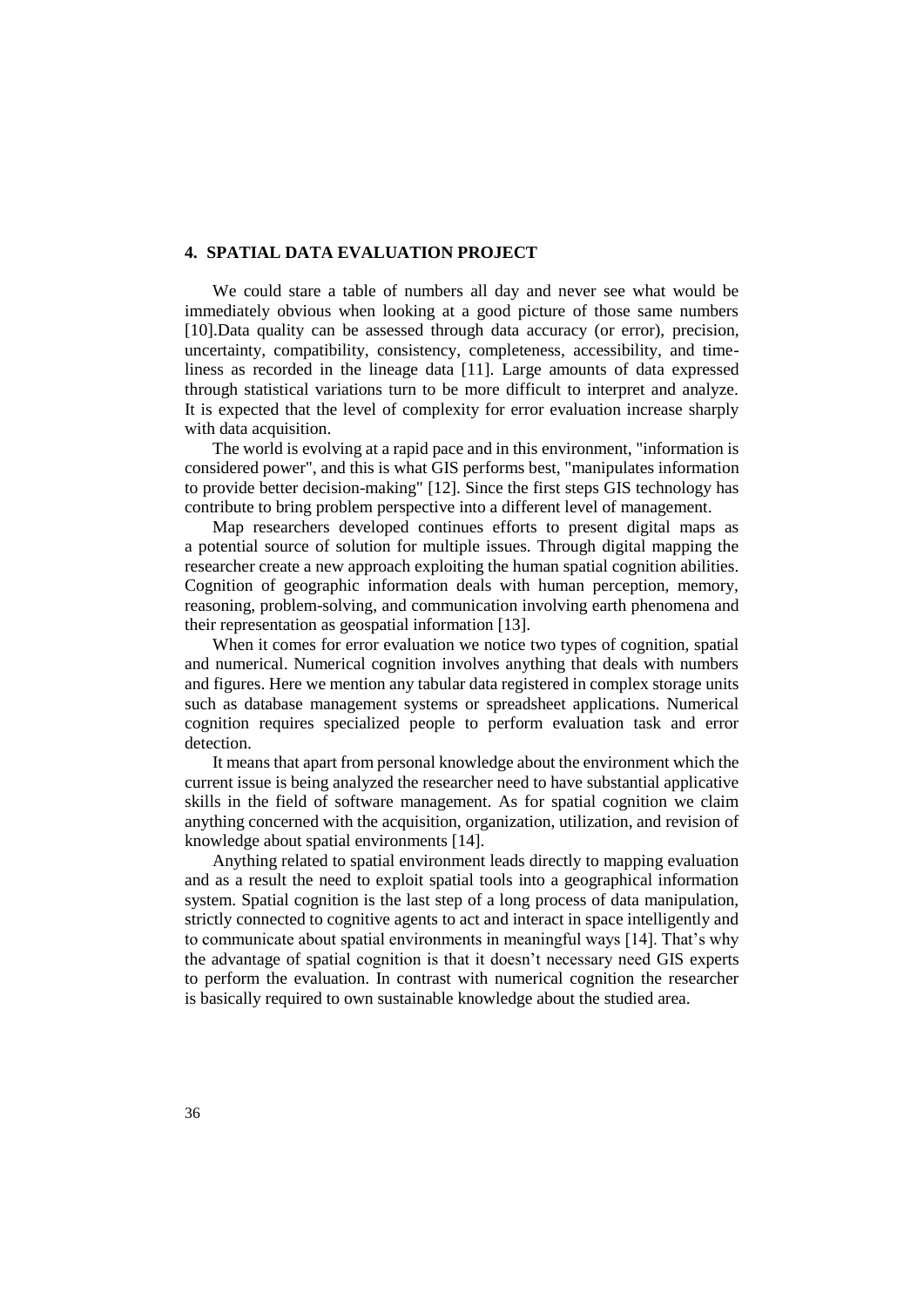#### **5. EVALUATION METHODOLOGY**

GIS gain much of their power from being able to collate and cross-reference many types of data by location; hence they can integrate many discrete datasets within a single system [15]. Hence multiple people can work on the same project, using multiple sources. By so the possibility for errors is highly probable. Meaning during mapping process the user must follow a continuous and rigorous checkup. According to Peng citation we can divide inconsistency into spatial, temporal, and attribute and inconsistency among any combination of space, time and attribute [16].

Spatial inconsistency refers to problems that emerge due to errors in the distribution of entities into a specified spatial extension. Temporal inconsistency is associated with the period which the geographical entities reveal or belong to. At last we claim attribute inconsistency related to mistakes developed on data elaboration mainly expressed through charts, diagrams, or geographical schema. Further we proceed to analyze each inconsistency model through the country territory paradigm.

#### *Case one: Attribute inconsistency*

Case one takes into account the most polluted shoreline zone in the country coastline. Coliform bacteria have been used to evaluate the general quality of water. Two other groups of bacteria that are present in feces are: fecal streptococci (FS) and Clostridium (FC) [17]. Our investigation considers the values obtained by the Public Health Institute which has set a limit rate of 100 for water pollution. The map reveals that the attribute data are structured improperly. As we see from the geo-database almost all checkpoints exceed the limit of 100, which means that necessarily the chart (fig. 5) must show high values for FS and FC indicators which in fact doesn't seem to happen.

#### *Case two: Spatial inconsistency*

Case two refer to spatial inconsistency. We consider the population density of the country (fig. 6) at a comparative level. The analytical process comes to be much easier and approachable from the user's side not only to distinguish but also to define the areas that need correction or the type of errors that have been made [18]. The fact that the geographical data is expressed through digital mapping and not rough database rows increases the possibilities of perception that the map on the left is the correct one; meanwhile the one on the right contains corrupted data [18].The understanding of the analytical perception of the human choice for the current situation comes as a result of several factors: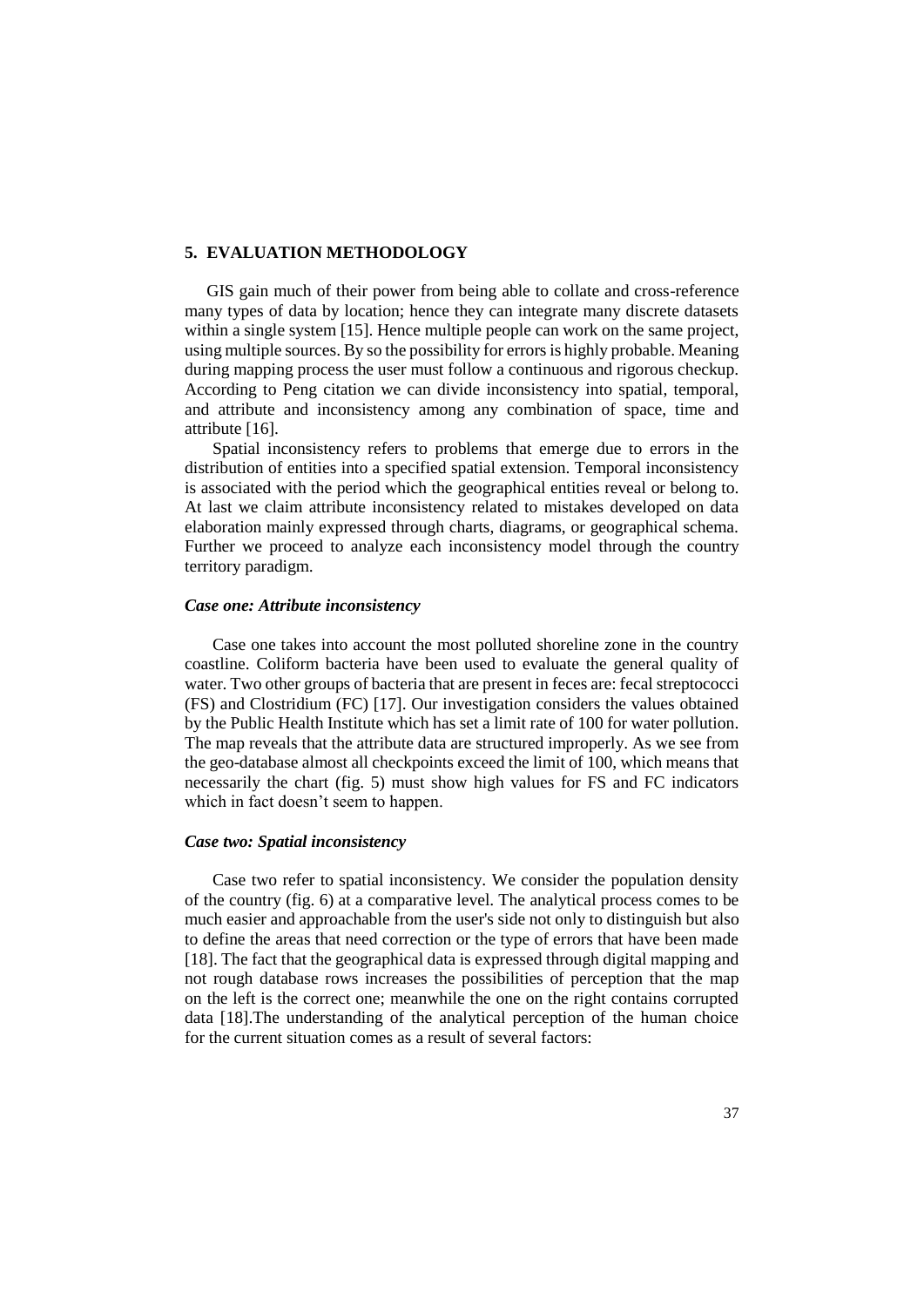- The user may have personal information (knowledge) about the country territory;
- The user may have a partial knowledge about the country; still he assumes that generally the highest population density lean near the capital and the surrounding areas, also toward coastal zones and that generally the density decrease moving from the center to the suburbs;
- Smaller the area extension, imply higher population density.



| 22 | 23  | 24 | $\begin{array}{ c c c } \hline \end{array}$ 25 |                  | $26 \mid 27 \mid$ | 28            | 29  | 30  | 31  |
|----|-----|----|------------------------------------------------|------------------|-------------------|---------------|-----|-----|-----|
| 54 | 91  | 95 |                                                | 112 <sub>l</sub> | 159               | $ 318\rangle$ | 325 | 404 | 460 |
| 20 | -38 | 39 | 56                                             | 50               | 56                | 256'          |     |     | 326 |

Consider to presume and define errors by performing data control through standard database. GIS claims the ability to associate tabular information with map presentation which turns to be a powerful tool compared to routine databases. That's why through spatial tools we developed the skill to reveal possible errors and data inconsistency. The relationship between spatial technology and human perception is the key for error evaluation.

Av. 271 226 **Norm 100 100**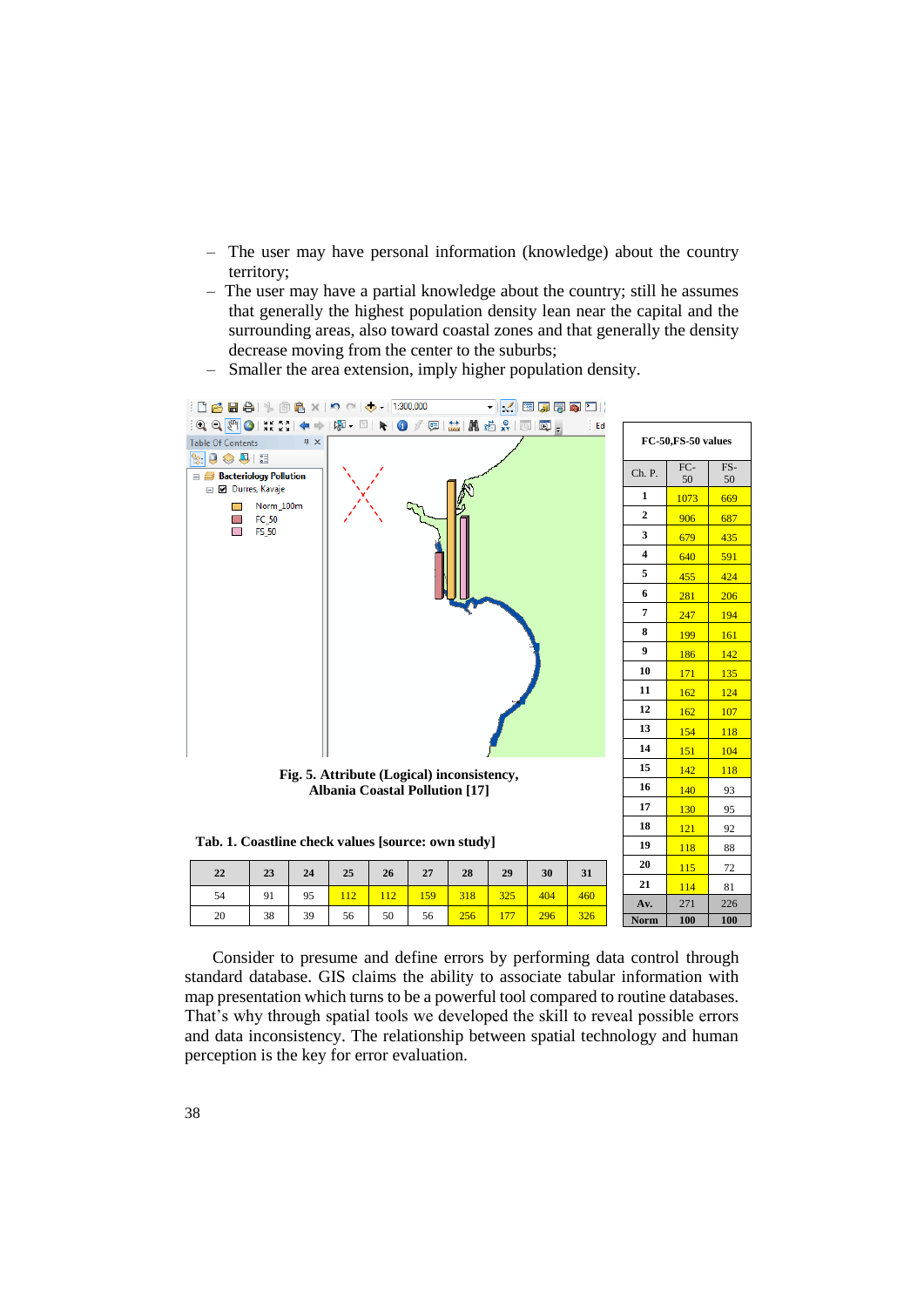

**Fig. 6. Spatial inconsistency, Verified issue: Population density [source: own study]**

## *Case three: Temporal inconsistency*

We analyze the administrative division of the country (fig. 7) territory between two periods.



**Fig. 7. Temporal inconsistency, Verified issue: Administrative division [source: own study]**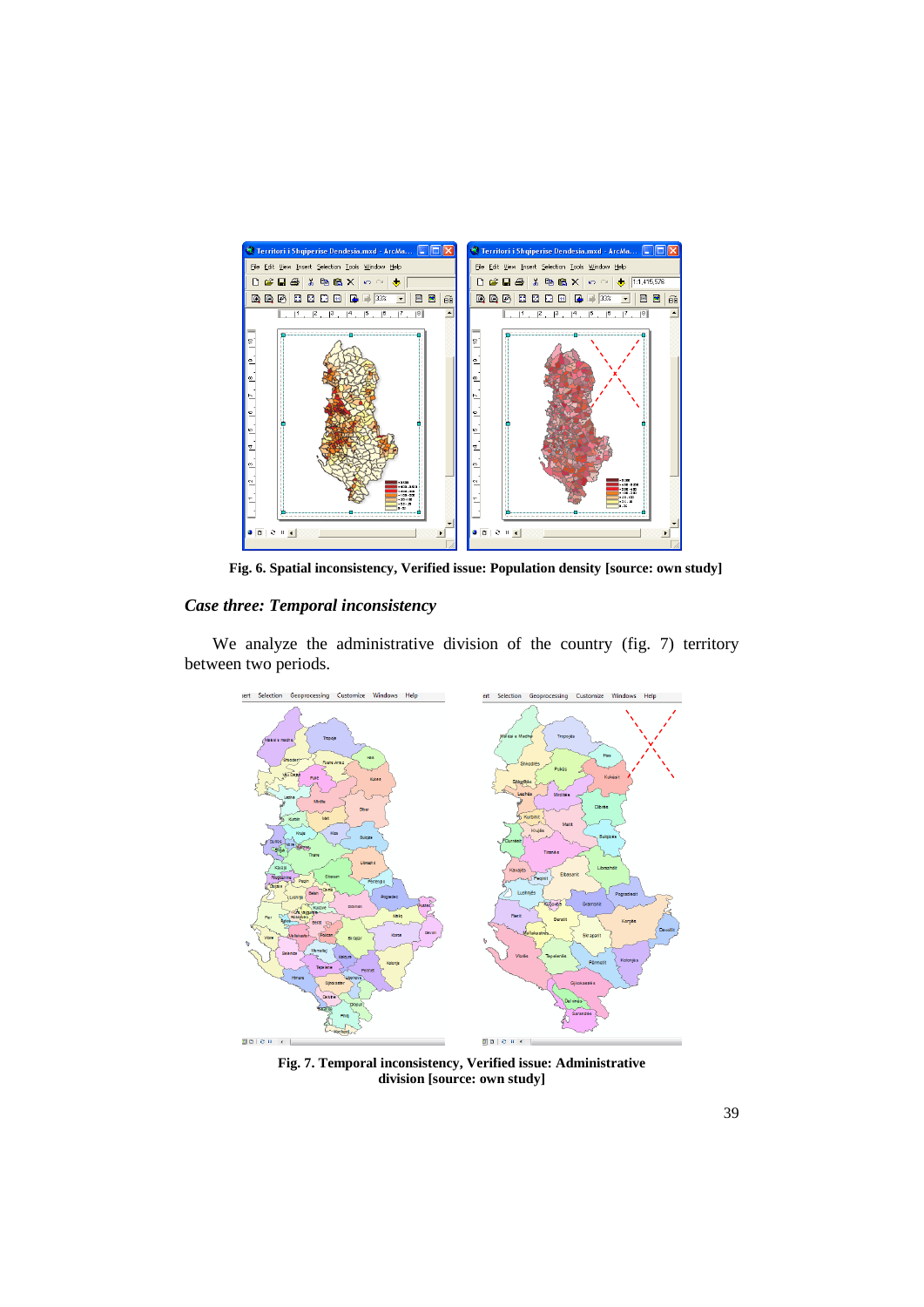Albania is divided into 12 administrative counties. These counties were further divided in 36 districts. Recently, the government introduced a new administrative division to implement in 2015. Districts so far considered as direct sub-units of counties with be suppressed in circumstances where municipalities are reduced to 61 in total, which mean that municipalities with become the new sub-units of counties and the term district with no longer exist. Hence it is possible that in its "infancy" the administrative map may turn into a source of confusion.

#### **6. CONCLUSIONS**

Geographical information systems (GIS) are computer systems developed for the collection, storage and processing of information referenced to some form of location coordinates, with this location information usually being a key element of any analysis [19].Today we perceive GIS technology as a powerful mainstream in various web-based maps such as Google Earth, position allocation devices such as Global Positioning System, remote sensing technologies such as satellite imagery, etc.

The field of GIS is rapidly encompassing previously disparate fields, incorporating tool and skill sets into a unification of technology and science [20]. In such an eager market GIS specialist can quickly find themselves into comforttable positions, followed by a large number of duty assignment possibilities due to its chameleon singularity to be adapted and integrated into vast issues.

The paper present a web-based platform build for informative and communication purpose. Its modular structure allows the usage in the academicals sector. The application aims to improve students' knowledge on spatial technology. We analyze two projects concerning spatial data management and spatial data evaluation.

The first project present the process of compiling data for tourism issues through a selective group of students, each with specific and distinct assignments with the scope of evaluating their individual and collaborative skills. The possibility to modify the application code enables students to overpass the line that represent simple users allowed to insert and modify geographical data, by throwing the application into a higher level of complexity. This way they become owners of the proper GIS knowledge. By so we stimulate students' performance creating future GIS specialists.

The second project is structured into three subcategories: attribute, temporal and spatial inconsistency. Maps are becoming a determinant issue with a developed ability to transform numerical and statistical information into "visual" perspective, object to a much easier analysis and manipulation process [18]. The way people conceptualize space is an important consideration for the design of geographic information systems, because a better match with people's thinking is expected to lead to easier-to-use information systems [21].